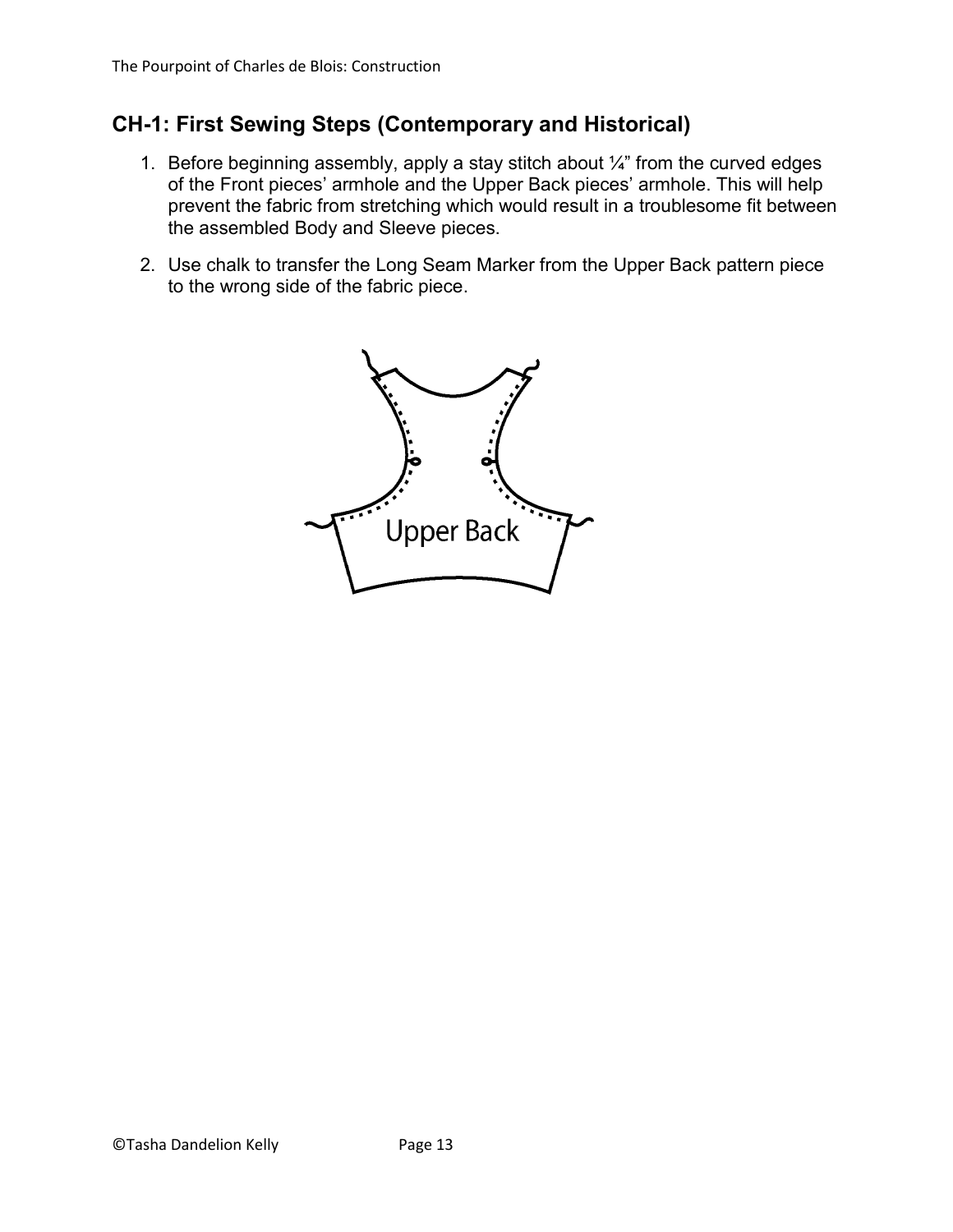# **C-4: Attaching Sleeves to Body (Contemporary)**

1. Turn the assembled Body piece inside-out. Turn the assembled Sleeves right-sideout. Insert the assembled Right Sleeve into the right armhole so that the right sides face each other. Line up the long seam of the sleeve (which starts between the two back gores) with the location of the Long Seam Marker to ensure the sleeve is placed correctly. See Fig. 15.



**Figure 15**

2. Pin the sleeve cap to the armhole, placing the pins perpendicular to the edges. Repeat for the Left Sleeve and both Lining Sleeves. See Fig. 16.



**Figure 16**

**Tip:** While pinning, be careful not to stretch the curves of the armhole. The stay stitch you applied before beginning assembly should prevent this. If, however, the armhole opening has stretched larger than the sleeve cap, you will need to fiddle with it until they fit each other again. Methods to try:

Re-pin, stretching out the sleeve cap's seam edges as you go.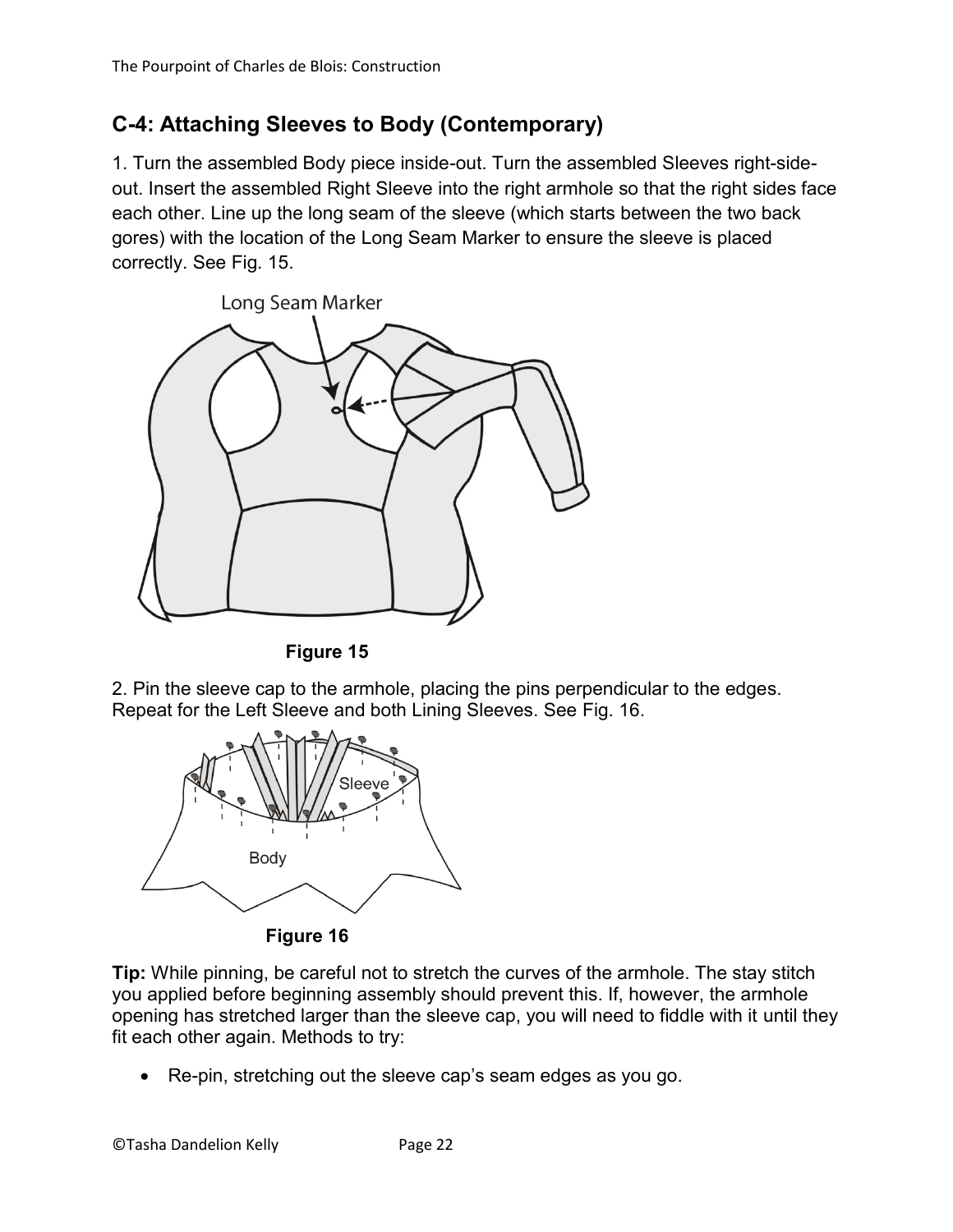## **H-4: Attaching Sleeves to Body (Historical)**

1. Turn the assembled Body inside-out. Turn the assembled sleeves right-side-out. Insert the Right Sleeve into the Body's right armhole so that the right sides are facing each other. Line up the long seam of the sleeve (which starts between the two back gores) with the location of the Long Seam Marker to ensure the sleeve is placed correctly. See Fig. 23.



2. Pin the edge of the sleeve cap to the edge of the armhole, placing the pins perpendicular to the edges. See Fig. 24.



**Figure 24**

**Tip:** While pinning, be careful not to stretch the curves of the armhole. The stay stitch you applied before beginning assembly should prevent this. If, however, the armhole opening has stretched larger than the sleeve cap, you will need to fiddle with it until they fit each other again. Methods to try:

- Re-pin, stretching out the sleeve cap's seam edges as you go.
- Apply an ease stitch about  $\frac{1}{4}$ " in from the armhole's edge. Pull on the thread ends to lightly gather the fabric and ease the two pieces together.
- Open the side seam of the body and remove a wedge of fabric to reduce the armhole circumference. This is a last resort.